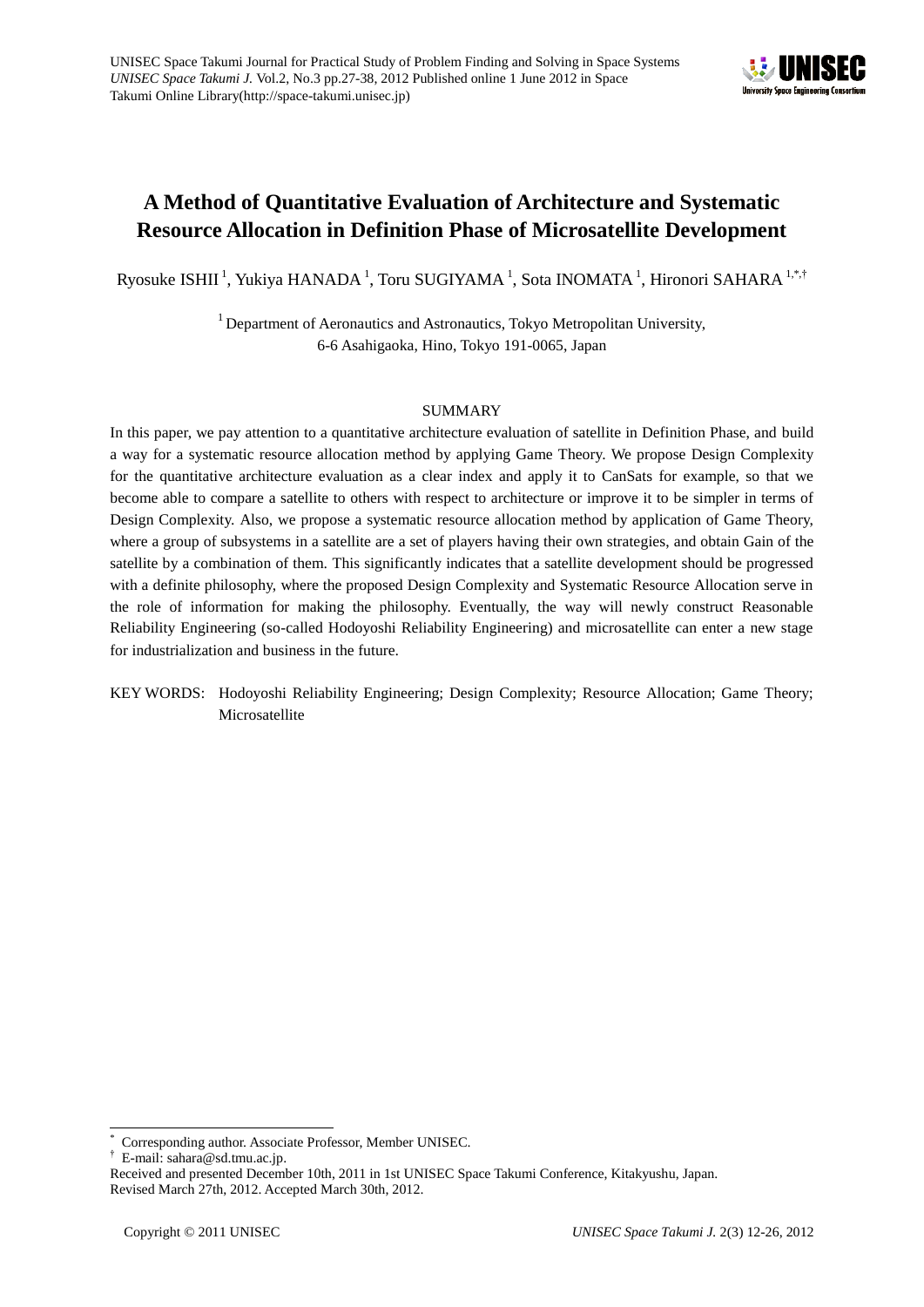# NOMENCLATURE

| a                  | $=$                     | number of member variable                                            |
|--------------------|-------------------------|----------------------------------------------------------------------|
| $A_i$              | $=$                     | <i>j</i> -th class member variables                                  |
| $C_{des}$          | $=$                     | Design Complexity                                                    |
| $C_{\mathit{oup}}$ | $=$                     | Coupling                                                             |
| $C_{\textit{ohe}}$ | $=$                     | Cohesion                                                             |
| $C_i$              | $=$                     | cost for a strategy by $i$ -th subsystem                             |
| $C_N$              | $\equiv$                | total budget of a combination of all players                         |
| $\boldsymbol{F}$   | $=$                     | Number of Functions                                                  |
| G                  | $=$                     | number of independent graphs                                         |
| L                  | $=$                     | number of links between components                                   |
| $\mathfrak{m}$     | $=$                     | number of methods                                                    |
| N                  | $=$                     | number of node (components) for calculation of Cyclomatic Complexity |
| $\boldsymbol{N}$   | $=$                     | player set in resource allocation                                    |
| $R_{sat}$          | $\equiv$                | reliability of whole system                                          |
| $R_{H/W}$          | $=$                     | reliability of whole hardware                                        |
| $R_{S/W}$          | $\equiv$                | reliability of whole software                                        |
| $R_{des}$          | $=$                     | reliability of design                                                |
| $R_{fab}$          | $=$                     | reliability of fabrication                                           |
| $R_{test}$         | $\equiv$                | reliability of test                                                  |
| $R_{comp}$         | $=$                     | reliability of components                                            |
| $R_{sw}$           | $\qquad \qquad =\qquad$ | reliability of each software                                         |
| $R_{op}$           | $=$                     | reliability of operation                                             |
| $R_{elm}$          | $\equiv$                | reliability of elements                                              |
| $S_i$              | $=$                     | strategy of $i$ -th subsystem                                        |
| $S_N$              | $=$                     | strategy of a combination of all players                             |
| $T_i$              | $\equiv$                | $i$ -th solution                                                     |
| $x_i$              | $=$                     | reliability of <i>i</i> -th subsystem                                |
| $x_N$              | $\equiv$                | total reliability of a combination of all players                    |
| $\mu(A_i)$         | $=$                     | number of methods accessing member variable $A_i$                    |
| $\psi$             | $=$                     | factor of experience                                                 |
| π                  | $=$                     | <b>Cyclomatic Complexity</b>                                         |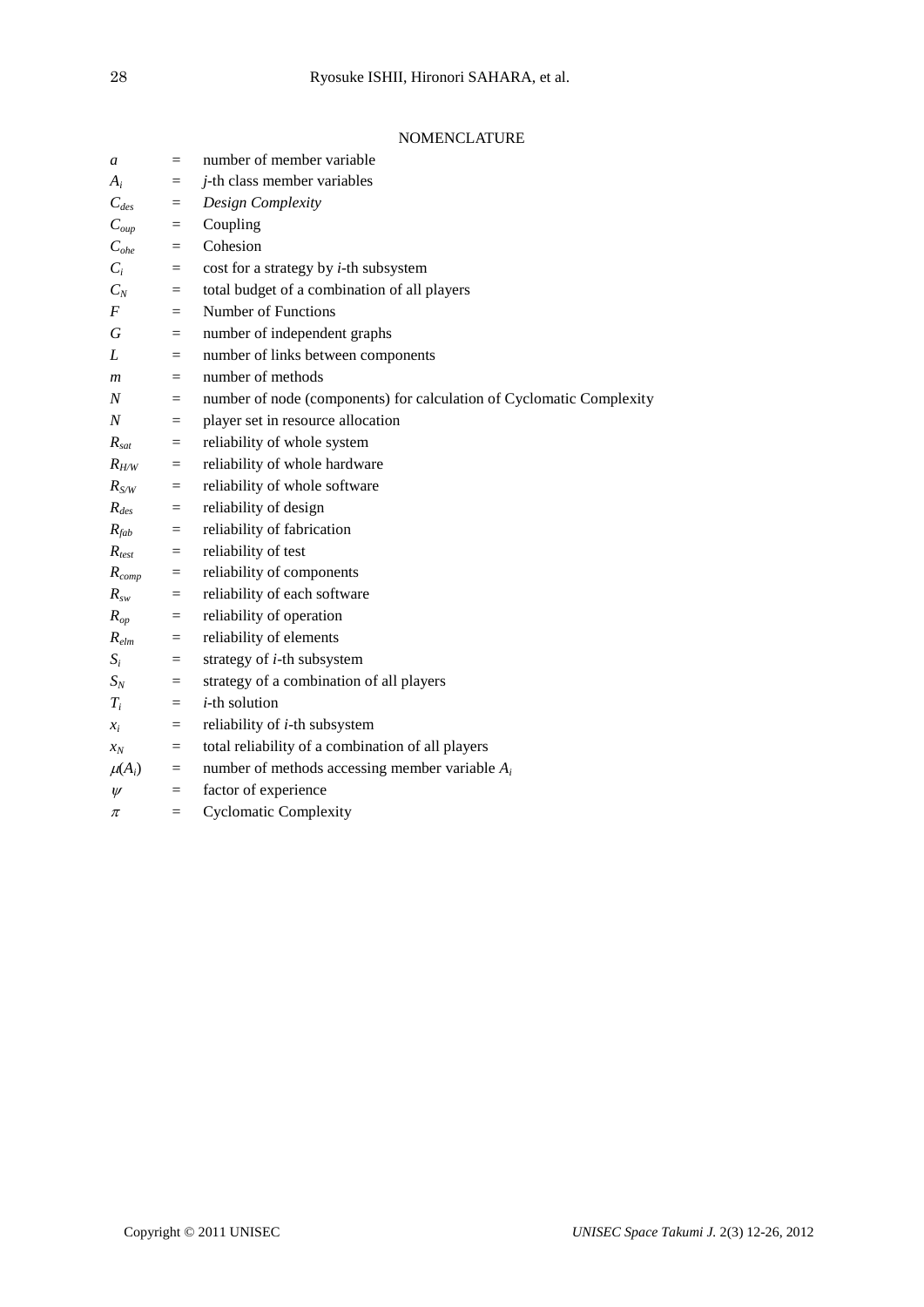# **1. INTRODUCTION**

In recent years, a growing desire for industrialization of satellite development has highlighted a certain type of "tolerance" in project management, where the problems of frequent excesses in cost and irrelevant resource allocation must be solved for a sustainable and self-consistent development of the satellite industry. Much the same is true on microsatellite; an excessive resource allocation disturbs such advantages of microsatellite as low-cost and short-term development, even if we intend microsatellite for a contributor to the wider range of industrialization. Thus, an adequate quantitative evaluation of microsatellite architecture and an appropriate resource allocation are strongly expected there. The most importance for the future is a decision of resource allocation with quantitative architecture evaluation of microsatellite at the initial stage of project, known as "Definition Phase." According to the practical accomplishment of past satellites shown in Fig. 1 left), you can see that there is a relation of one up to the excess rate of cost and the development cost spent on Definition Phase, and find that careful consideration in Definition Phase is very important in a project management. In fact, it can be said that the decision of appropriate resource allocation in Definition Phase is indispensable to prevent the cost excess and extension of development period in the project.

Additionally, although many of satellite development projects strongly depend on developer's experience and ability at the present, it disturbs the new entry to satellite industry as a result. To solve this, a more systematic project management is necessary. A result of resource allocation depends largely on indices used there. For instance, one of the indices to make a resource allocation in satellite development is reliability of hardware, which tends to be set high from the following factor particularly, that is, there is a difficulty of reliability evaluation especially of microsatellite due to a small number of productions and requirement of maintenance free after the launch. However, achievement of industrialization is never realized without the decision of reliability and cost in business. Then, the defect of resource allocation based on reliability should be solved, and it comes in two main types of inappropriate reliability criterion and powerful addiction on developer experience. A relation between reliability and cost of a satellite development denotes the same tendency of Fig. 1 right) in general, which suggests that cost performance lowers rapidly from a certain range. Therefore, in recent years, the discussion about reliability achieving a high cost performance for industrialization in microsatellite, is expected to produce *Reasonable Reliability Engineering*, or so-called *Hodoyoshi Reliability Engineering*.



#### **Figures 1 Relations**

**left) between excess rate from budget and cost ratio distributed to Definition Phase [1] right) between cost and reliability in satellite development**

In this paper, we pay attention to a quantitative architecture evaluation of satellite in Definition Phase, and propose a systematic resource allocation method by applying the way of Game Theory [2]. As the result, we purpose an achievement of project management without depending on developer's experience and ability.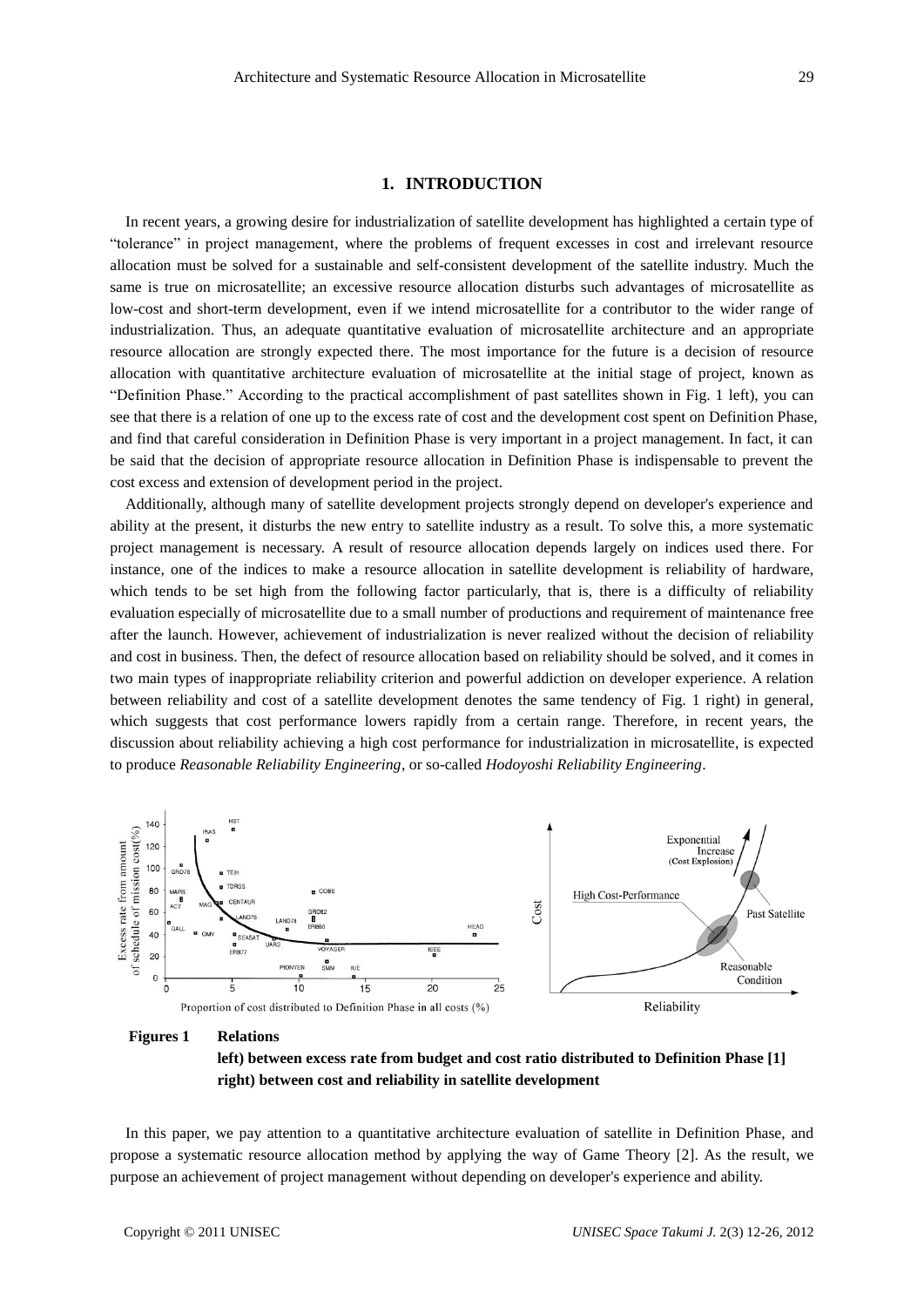#### **2. QUANTITATIVE ARCHITECTURE EVALUATION**

An existing reasonable design method has been based just on component's reliability and chance failure, that is, supposed that we design a satellite perfectly and it breaks only because of chance failure in orbit. However, the actual failure of a satellite in orbit is caused by more "design failure" than chance failure [3]. In addition, accumulated know-how is very important in satellite development to avoid the design failure. No matter if the same satellite is developed, reliability is swayed by proficiency in design. Therefore, *Hodoyoshi Reliability Engineering* will include not only the conventional factors but also additional ones inspired in Definition Phase.

#### **2.1 Reasonable Reliability Engineering Model**

Though some models for *Hodoyoshi Reliability Engineering* were proposed in Japan, we here originally created and implemented our own model [4] as represented by Eqs.  $(1) - (3)$ .

$$
R_{sat} = R_{H/W} \times R_{S/W} \tag{1}
$$

$$
R_{H/W} = H(R_{des}) \times I(R_{fab}, R_{test}) \times J(R_{comp}) \times \psi
$$
\n(2)

$$
R_{S/W} = K(R_{sw}) \times L(R_{op})
$$
\n(3)

where a satellite-level reliability model is described. Additionally, we show the reliability model in increments of component in Eq. (4).

$$
R_{comp} = H(R_{des}) \times I(R_{fab}, R_{test}) \times J(R_{elm})
$$
\n<sup>(4)</sup>

The above rate functions, *H*, *I*, *J*, *K* and *L*, are resolved by *Design Complexity* in our model. Alternatively, we deal mainly with hardware not including attendant software and operation in this paper.

#### **2.2 Design Complexity**

Though *Design Complexity* itself is not directly appeared in Eqs.  $(1) - (4)$ , it affects microsatellite reliability indirectly. As a microsatellite system gets more complexity, its *Design Complexity* becomes higher and its reliability more decreases. *Design Complexity* consists of the four parameters of *Cyclomatic Complexity* [5], *Coupling* [6], *Cohesion* [6], and *Number of Functions*. These parameters are often used in software engineering and we alternated them for this proposition. We should use Function Flow Block Diagram (FFBD) [7] for visualizing the relationship among each components and functions. FFBD is used when they diagrammatically show system's signal flow and class structure for designing system architecture. While FFBD is definitely different from system diagram, we supposed that an element had just a function in order to provide module, function, and signal flow to subsystem, element, and wiring line in this paper. As the result, system diagram is regarded as FFBD approximately, and computing *Design Complexity* with an example system architecture shown in Fig. 2 is available.



**Figure 2 An example system architecture**

#### **2.2.1 Cyclomatic Complexity**

 *Cyclomatic Complexity* is a barometer of architecture's redundancy and the number of feedback loop in a system, and is expressed in Eq. (5).

$$
\pi = L - N + 2 \times G \tag{5}
$$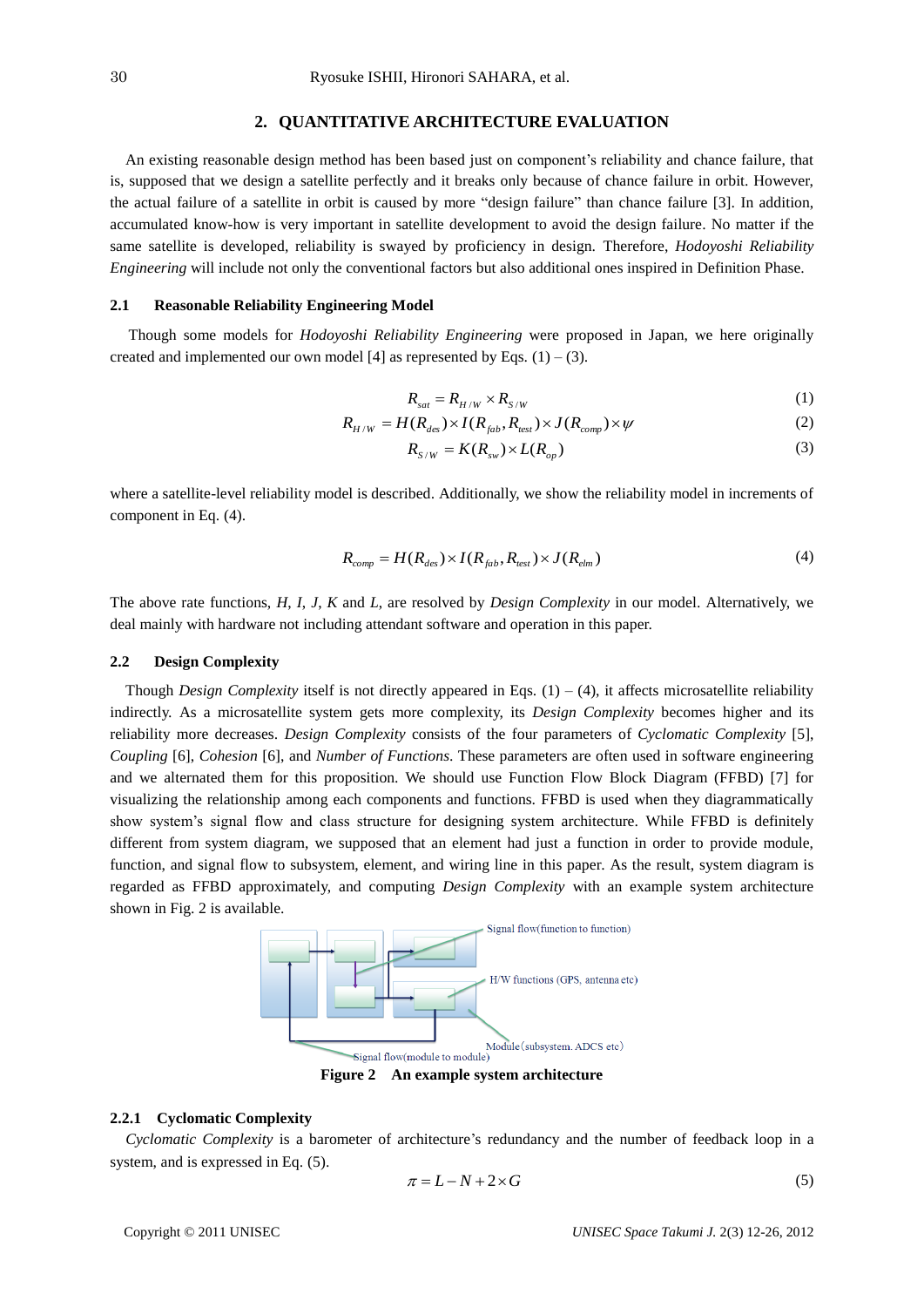If the equation's result is high, the signal flows of system have many forks, which is a cause of a lot of test cases and cost increase, and associated with a high probability of design miss. We compute *Cyclomatic Complexity* of the system shown in Fig. 2 to be  $\pi = 4 - 4 + 2 \times 1 = 2$ .

#### **2.2.2 Coupling**

 *Coupling* is a barometer of strength between a component and the others. It is expressed by index of centrality. Index of centrality is a barometer of the number of preferred components and meliority of a network constructed by the components. We obtain 16.5 of *Coupling* in the example system as shown in Fig. 3.



**Figure 3 Coupling of the example system**

#### **2.2.3 Cohesion**

 *Cohesion* is a barometer of concentration in each component's function. If functions are not concentrated in a system, it is not a good system because circuit diagram's readability and test cost become exacerbated. We propose to use LCOM\* [8] to express *Cohesion*. LCOM\* is a method of expressing *Cohesion* in software engineering and defined as Eq. (6).

$$
LCOM^* = \frac{\left[ (1/a) \sum_{j}^{a} \mu(A_j) \right] - m}{1 - m}
$$
\n(6)

Generically, LCOM\* is close in value to 1 if there are small number of methods accessing each member variable. Adversely, LCOM\* is close in 0 when a lot of methods access each member variable. In fact, low LCOM\* system is good because method in modules cooperates with module's function. In this paper, we assume member variable as satellite subsystem's output, and method as its function. However, if there is a function group which has no output in a subsystem to another, we assume fringe of FFBD as a member variable. In addition, a subsystem having only one function lets the value least. The average LCOM\* of each subsystem is defined as *Cohesion* of a whole satellite system. In keeping with these, we define satellite system's *Cohesion* as Eq. (7). Since LCOM\* is the least at zero, we add 1 to the LCOM\* average in Eq. (7).

$$
C_{\text{one}} = \frac{1}{s} (LCOM * + 1) \tag{7}
$$

#### **2.2.4 Number of Functions**

 This parameter is very simple. What we have to do is only to count *Number of Functions*, *F*, in FFBD. In the case of the example system, the *Number of Functions* is 5.

#### **2.2.5 Design Complexity**

 Summarized from the above, we propose to unity *Cyclomatic Complexity*, *Coupling*, *Cohesion* and *Number of Functions* to *Design Complexity* by Eq. (8).

$$
C_{des} = \sqrt[4]{\pi} \times \sqrt[4]{C_{oup}} \times \sqrt[4]{C_{obe}} \times \sqrt[4]{F}
$$
 (8)

*Cdes* is affected by the four parameters equivalently. In addition, when all of the four parameters become *n*-times, *Cdes* also becomes *n*-times.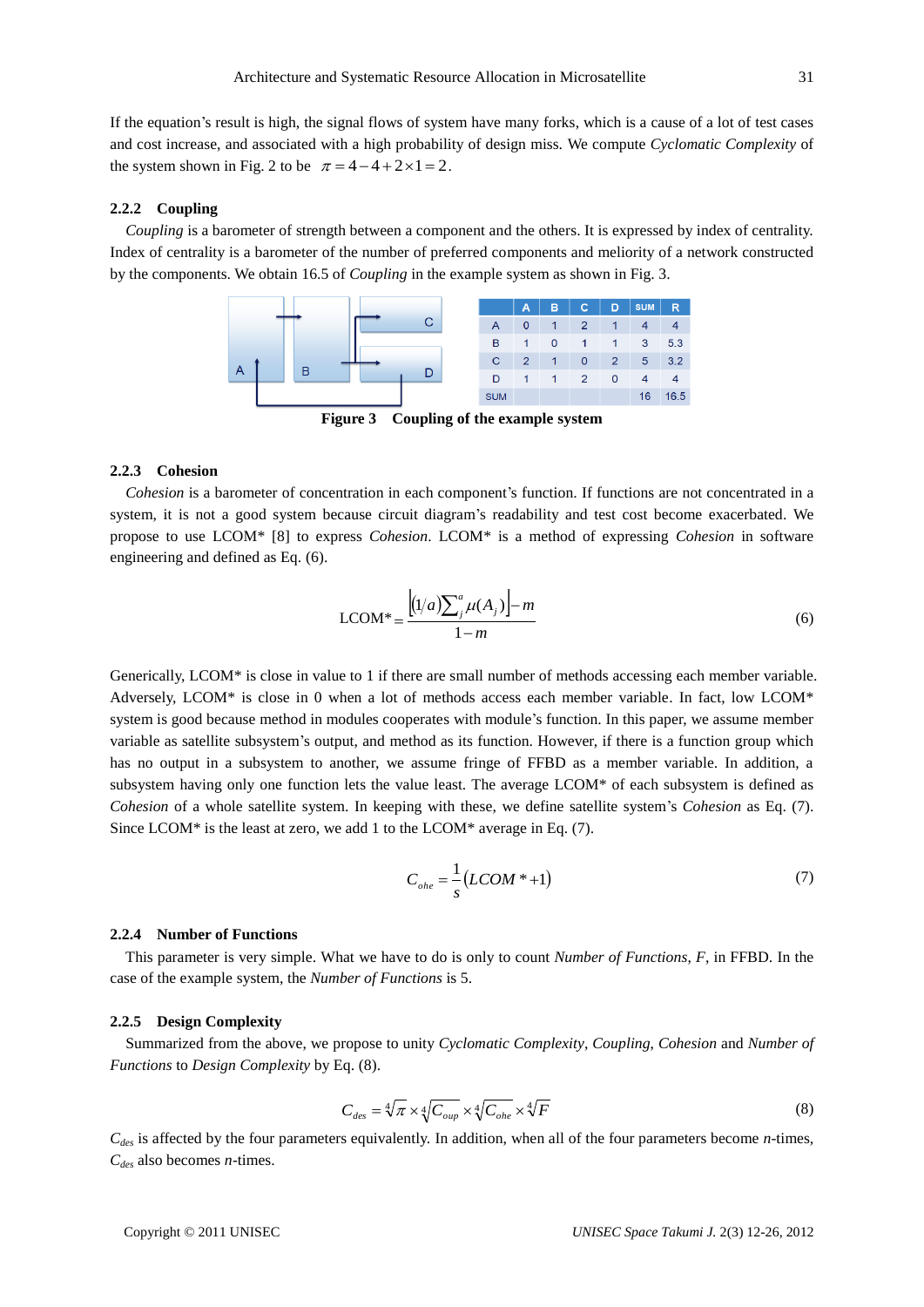#### **2.3 CanSat System Evaluation**

 We apply *Design Complexity* for CanSat system. Indeed CanSat is a simple system compared to a satellite, but it has many basic functions required also for satellite such as communication, GPS, battery, and so on. Here, we evaluate two types of CanSat, the one is ours developed in Tokyo Metropolitan University (TMU) and another is a CanSat developed by Univ. -. Their system diagrams are drawn in Figs. 4, respectively, and the parameters and *Design Complexity* of them are listed in Table 1.





**Figures 4 left) CanSat by Tokyo Metropolitan University, right) CanSat by Univ. -.**

|                                    | ັ<br>By TMU | By Univ. - | By TMU<br>(Improved) |
|------------------------------------|-------------|------------|----------------------|
| Number of subsystems               |             |            |                      |
| Number of functions                |             |            | 10                   |
| Number of lines between Subsystems |             |            |                      |
| Number of lines within a subsystem |             |            |                      |
| Cyclomatic Complexity              |             |            |                      |
| Coupling                           | 16.8        | 16.5       | 16.8                 |
| Cohesion                           | 1.3         | 1.3        |                      |
| <b>Number of Functions</b>         | $9$ (do.)   | 13 (do.)   | 10                   |
| <b>Design Complexity</b>           | 4.9         | 6.4        | 4.3                  |

**Table 1 Parameters and Design Complexity of the CanSats**

 The TMU CanSat has high *Cohesion* because functions in ADCS are installed in a subsystem in despite of their independence. If we add its own CPU having all interfaces from/to another subsystem as shown in Fig. 5, *Cohesion* becomes lower and its *Design Complexity* decreases from 4.9 to 4.3. This is a warrant of distributed system, which can be better in rather large system, that is, satellite. Indeed a small system like CanSat obtains little benefit by introduction of distributed system because small system's *F* has more strong influence rather than *Cohe*, but functionally-distributed architecture can be helpful even in the larger system such as microsatellite.

Furthermore, we can also obtain the result that BUS type architecture is valid compared to STAR type one from *Design Complexity* as *Number of Functions* increases, especially in terms of *Coupling*, and a redundant system as much as possible is recommended in terms of *Cyclomatic Complexity*, as shown in Fig. 6.



**Figure 5 Improvement of the TMU CanSat**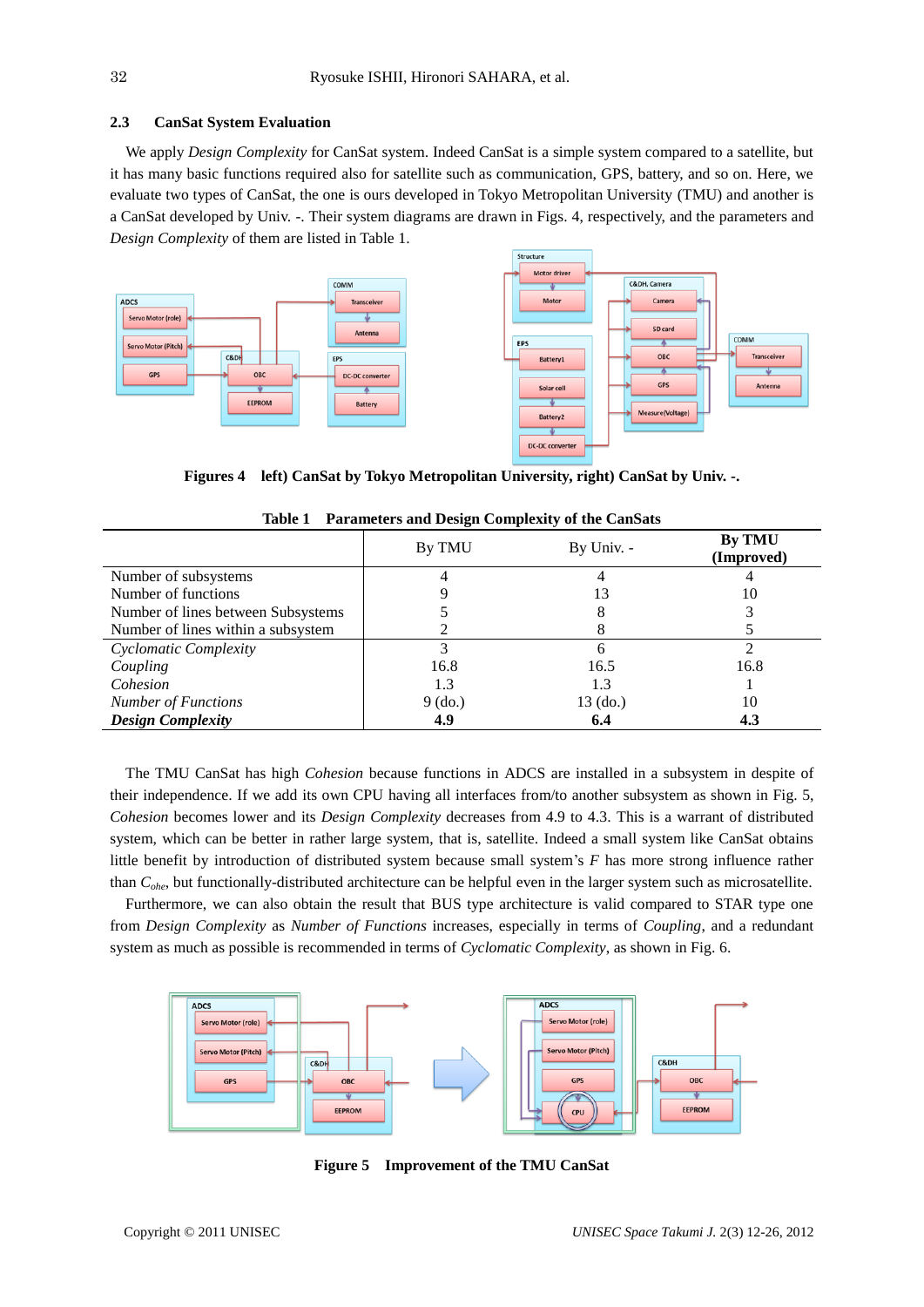

**Figure 6 Comparison of BUS and STAR type architectures**

 As shown above, the combination of elements, components, and subsystems directly affects *Design Complexity*, *Cdes*, and we can arrange *Cdes* by changing the combination. Our instinct as engineers suggests that  $C_{des}$  shifts the parameters of  $R_{des}$ ,  $R_{fab}$ ,  $R_{test}$ , and so on, eventually a set of cost and reliability on the realization of the parameters. In other words, we can devise plural strategies indicated by a set of cost and reliability with the estimation using *Cdes*. Unfortunately, no one has established influences of *Cdes* to cost and reliability so far, that is, twice of *Cdes* cannot mean twice of cost or reliability. However at least, *Cdes* can determine the degree of difficulty for realization of a system. We are now collecting the data of various architectures and concerned parameters such as ex-ante and ex-post cost and reliability estimations in order to establish the relation between them soundly, so that we always welcome every piece of information in practical cases of satellite projects.

 Here, we assume that we already obtain the relation and plural options in terms of cost and gain such as reliability, and that we can have a set of strategy,  $S_i$ , defining cost,  $C_i$ , and gain,  $x_i$ , of a subsystem *i*. It opens the door to come out where the strategy is and where we should point to in the midst of the space defined by cost and gain. In the Section 3, we introduce a way of adequate resource allocation by using the parameters related above.

#### **2.4 Test Manhours Evaluation**

 Although we know that a number of tests such as unit test of subsystem, integration of subsystems, and integration test are very necessary in the process of satellite development, their evaluations are not really prevalent on ahead. As the result, we often encounter unanticipated matters in the process. It suggests that we should estimate the test manhours of development so that we determine whether or not our system is appropriate system configuration. Here, we propose a way of test manhours evaluation improving the method by Jong, et al. [9]. We count one test manhours for each one of unit test of a subsystem, integration test of subsystems, and overall test of system. Whereas the method by Jong, et al. counts the same test manhours for every subsystem, we count a product of the number of functions and interface ports in each subsystem because test manhours should depend on the scale of subsystem and the number of interface. We conducted the evaluation for the following two systems; the one in Fig. 7 is based on STAR type architecture and the other in Fig. 8 on BUS type architecture. Both of them are based on some actual satellite systems, and we actually built them into FPGA with Verilog-HDL based on their system diagram and conducted the evaluation of test manhours. We summarize their *Design Complexity* in Table 2, and test manhours in Table 3. We can determine that the BUS type architecture is adequate for this scale of system with respect to *Design Complexity* and *Test Manhours*.



**Figure 7 System diagram of STAR type architectures**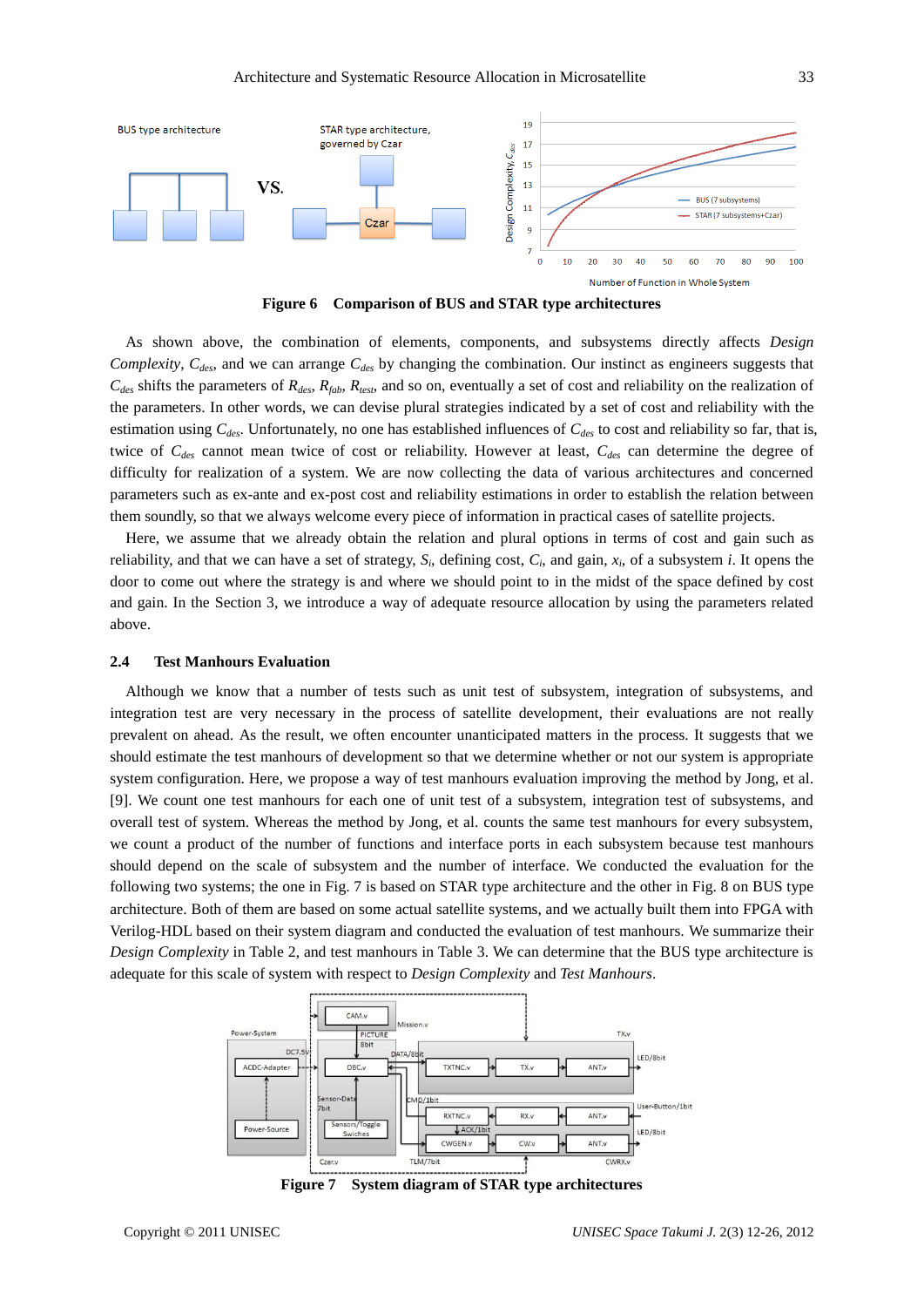

**Figure 8 System diagram of BUS type architectures**

| 14.JIC 2<br><b>Design Complexity of String and Design cype intendedual</b> |                        |                       |  |  |  |  |  |  |  |
|----------------------------------------------------------------------------|------------------------|-----------------------|--|--|--|--|--|--|--|
|                                                                            | STAR type architecture | BUS type architecture |  |  |  |  |  |  |  |
| Cyclomatic Complexity                                                      |                        |                       |  |  |  |  |  |  |  |
| Coupling                                                                   | 25.9                   |                       |  |  |  |  |  |  |  |
| Cohesion                                                                   |                        |                       |  |  |  |  |  |  |  |
| <b>Number of Functions</b>                                                 |                        |                       |  |  |  |  |  |  |  |
| <b>Design Complexity</b>                                                   |                        |                       |  |  |  |  |  |  |  |

|  |  | Table 2 Design Complexity of STAR and BUS type Architectures |  |
|--|--|--------------------------------------------------------------|--|
|  |  |                                                              |  |

|  | Table 3 Test Manhours of STAR and BUS type Architectures |  |  |  |
|--|----------------------------------------------------------|--|--|--|
|--|----------------------------------------------------------|--|--|--|

|                                | STAR type architecture | BUS type architecture |
|--------------------------------|------------------------|-----------------------|
| Unit test of a subsystem       |                        |                       |
| Integration test of subsystems |                        |                       |
| Overall test of system         |                        |                       |
| <b>Sum of test manhours</b>    |                        |                       |

#### **3. RESOURCE ALLOCATION IN SATELLITE DEVELOPMENT**

#### **3.1 Application of Game Theory**

There are various ones called "resource" in Definition Phase of satellite development, that is, cost, weight of a satellite, power supply, data bus resource, and so on. In this study, we target distribution of project budget to the respective costs for subsystems having respective strategies, for example. In actual satellite development, there is often a case where the final cost for a subsystem development is different from its initially-distributed one. This is derived from the poorly-thought-out resource allocation in the initial stage of Definition Phase, which indicates that it is necessary to achieve an appropriate resource allocation at the project plan stage for avoidance of the budget trade-off during the project's progressing. Here, we aim to solve it by a more systematic trade-off of a budget among subsystems in a satellite development project. Additionally, it will also improve the issues such as cost overruns and the efficiency of project management. In this paper, we construct and analyze a model of allocation of subsystem development cost by applying Game Theory in economics by treating this situation as a problem of game situation. We detail its concrete analysis in the followings.

Meanwhile, the resource allocation in satellite development is currently based on nothing but cost estimation of each subsystem by building up the concerning necessary works and resources. However, a clear index of the resource allocation concerning the substance reliability and cost, etc. does not exist so far. Hence, the selection of works and resources being needed in evaluation for requested reliability, are judged by developer's experience at the resource estimation stage in many cases. Generally, the judgment based on the individual experience often causes an inappropriate resource allocation, and remarkably influences cost overrun and excess in development period. In addition, such project management as strongly depending on the experience makes cost estimation and resource allocation difficult for an organization with little experience of satellite development, which disturbs their new entry to satellite development.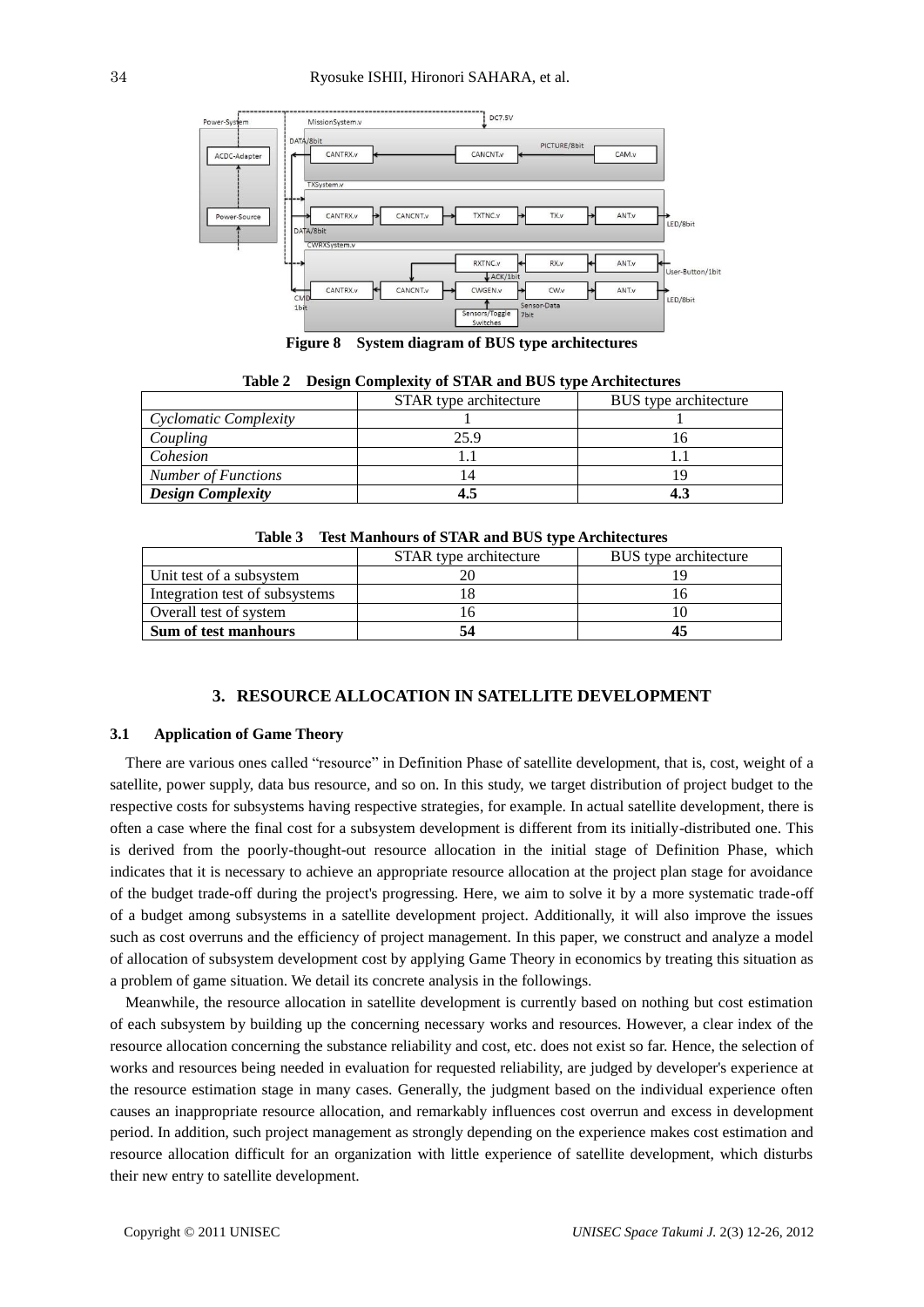Therefore, a method for a Systematic Resource Allocation based on reliability criterion to subsystem is important, and its establishment can solve in-situ barrier in front of the industrialization of satellite development. Of course, the method is difficult to establish. Nevertheless, the most important thing is to find an element necessary to construct the Systematic Resource Allocation by analyzing reliability.

We modeled "distribution of subsystem development cost from the project budget to each subsystem" as a game situation. In this paper, this game situation is called "a project budget allocation game" and is analyzed based on the following settings.

- Player set *N* is defined to consist of seven subsystems. (Number of players ,  $n = 7$  here)
- Strategy  $S_i$  is simply defined as two kinds of budgets,  $S_{iH}$ ,  $S_{iL}$ , distributed to subsystem *i*.
- The gain is defined as reliability  $x_i$  of subsystem *i*, and  $x_i$  is reflected in payoff function  $g_i$  and strategy set *S<sup>N</sup>* of subsystem *i*.



**Figure 9 A combination example of strategy of each player**

These seven subsystems are EPS, C&DH, ADCS, COMM, STR&TCS, Mission, and Others as shown in Fig. 9. Then, each player can simply have two strategies of "High"  $(S_{iH})$  and "Low"  $(S_{iL})$  with large and small amounts of distribution, respectively. We have an assumption that the amount of distribution to subsystems influences their system redundancy level and quality of components in the subsystem. In other words, "High" and "Low" strategies make the subsystems reliability gets higher and lower, respectively. As the result, total budget  $(C_N)$  and reliability  $(x<sub>N</sub>)$  of the entire satellite development will be determined. In this case, the resource allocation game can be shown as Eq. (9).

$$
N = \{1, 2, 3, \cdots, 7\}
$$
  
\n
$$
S_i = \{s_{iH}, s_{iL}\}
$$
  
\n
$$
C_i = f(S_N)
$$
  
\n
$$
x_i = g_i(C_i), \quad i = 1 \sim 7
$$
  
\n
$$
C_N = \sum_{i=1}^7 C_i
$$
  
\n
$$
x_N = \prod_{i=1}^7 x_i
$$
 (9)

where *f* shows the rule of the budget allocation and *g<sup>i</sup>* shows the reliability curve of each subsystem. A concrete budget allocation is analyzed by providing as the definitions of arbitrary *f* and *g<sup>i</sup>* . Then, we numbered all the solutions obtained as a result of the game,  $T_1 \sim T_{128}$ . In this case, we analyzed the microsatellite consisting of the subsystems with the strategy and gain shown in Table 4. In an actual example, appropriate information on each subsystem like Table 4 should be expected at the first of a project. We analyzed a case based on the above-mentioned setting. This paper introduces the simplified example. Figure 10 shows the total budget  $(C_N)$ and reliability  $(x_N)$  of the entire satellite in all solutions  $(T_1 \sim T_{128})$ . You can find obvious Pareto Surface in Fig. 10, which coincides with widely held relation between cost and reliability as shown in Fig. 1 right) qualitatively.

**Table 4 Reliability (Gain) and budget (Strategy) amount of a satellite. [Unit of budget: million yen]**

|      | EPS   |          | C&DH  |          | ADCS  |          | COMM  |          | STR&TCS |          | Mission |          | Others |                 |
|------|-------|----------|-------|----------|-------|----------|-------|----------|---------|----------|---------|----------|--------|-----------------|
|      | Gain  | Strategy | Gain  | Strategy | Gain  | Strategy | Gain  | Strategy | Gain    | Strategy | Gain    | Strategy | Gain   | <b>Strategy</b> |
| High | 0.999 | 3.92     | 0.999 | 5.88     | 0.999 | 6.49     | 0.999 | 3.06     | 0.999   | 5.27     | 0.999   | 10.78    | 0.999  | 7.47            |
| LOW  | 0.900 | 2.61     | 0.300 | 3.92     | 0.980 | 4.33     | 0.950 | 2.04     | 0.800   | 3.51     | 0.500   | 7.18     | 0.980  | 4.98            |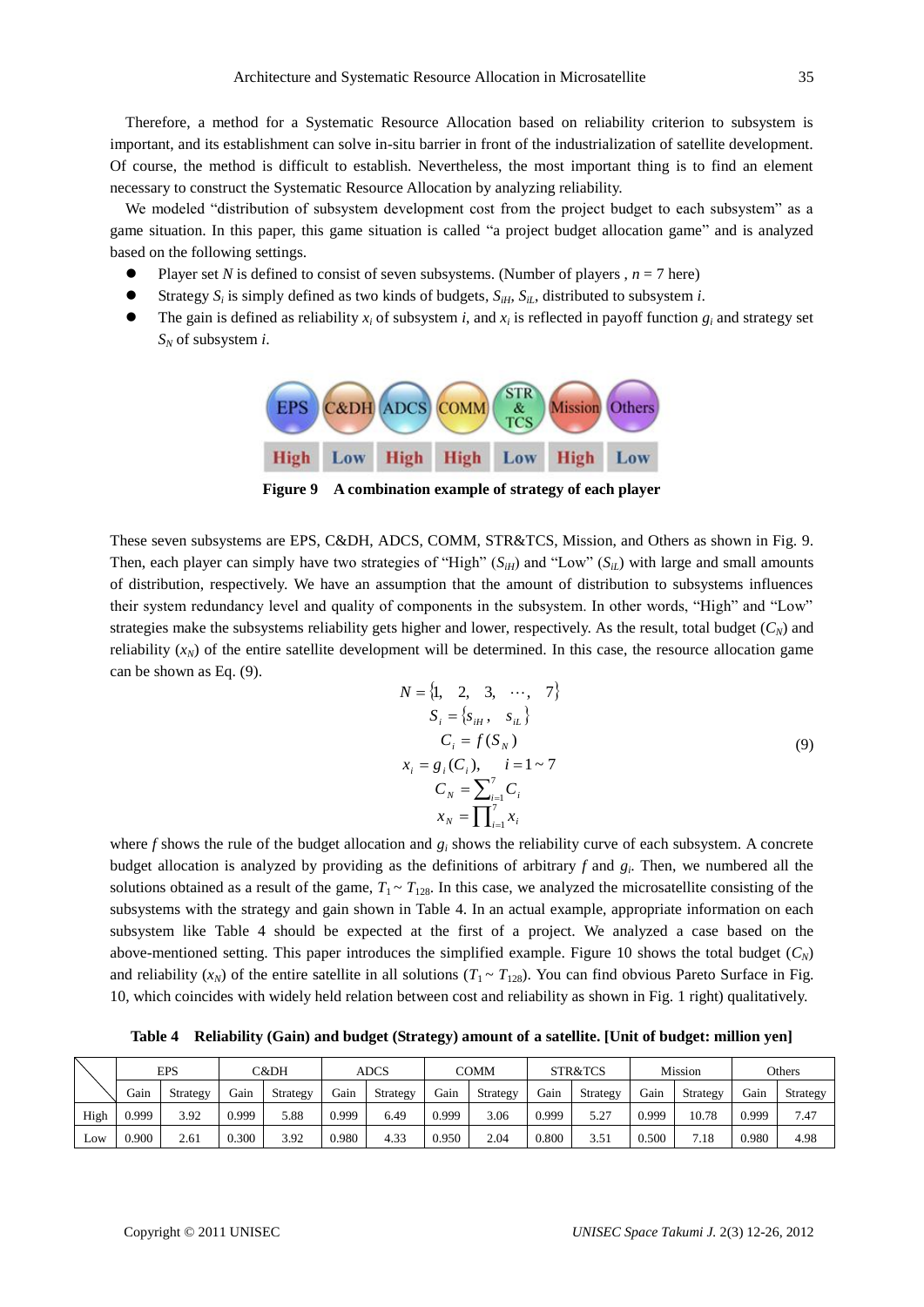

**Figure 10 Reliability and total budget**

 $T_{10}$ ,  $T_{18}$ , and  $T_{26}$  are three abstracted solutions from all the solutions. In relationship between reliability and budget of satellite development, the Pareto Surface of the solutions represented by a red line in Fig. 10 trends the same tendency as the concept that represented in Fig. 1 right). However, some teams of satellite project may land on not Pareto Surface but one of Quasi-Pareto Surfaces shown in Fig. 10, so that they need the more cost to realize the scheduled gain compared to a skillful team stood on Pareto Surface. It suggests that factor of experience,  $\psi$ , of each teams may be evaluated by a distance or norm to Pareto Surface at the same level of  $x_N$  on the plain in Fig. 10. Moreover, if you choose a strategy among the solutions and are seeking an improvement, you should plot the choice on the plain of Fig. 10. Sacrificing something as the motion leftward or upward means that you already stand on Pareto Surface or Quasi-Pareto Surface and you can be tracking the surface, or, the motion contributes to an improvement in whole system if you are located at the point far from the surface. Eventually, you will arrive in the seemingly insurmountable barrier based on budget limit, 38 million yen for example. There is a point of Reasonable Condition represented in Fig. 1, that is, the solution based on *Hodoyoshi Reliability Engineering*.

Therefore, the application of Game Theory to a satellite development project is appropriate. The visualization of the relation between cost and reliability in a resource allocation of satellite development becomes an index achieving the resource allocation without the dependency on the experience. Moreover, it becomes possible to select the resource allocation to some extent with the policy of development, only by using Fig. 10. For example, if you want to develop more efficient, you have to select the case at the top-left section in Fig. 10 as well as  $T_{18}$ of this example. Then, if the budget limit has been established, you have only to select from the solutions below the limit. For instance, when you assume the upper boundary of budget to be 38 million yen, you should select  $T_{26}$  positioned on the upper-left corner of Pareto Surface. Three representative solutions,  $T_{10}$ ,  $T_{18}$ ,  $T_{26}$ , are listed in Table 5.

| $\mathbf{r}$ | <b>EPS</b> |          | C&DH  |          | <b>ADCS</b> |          | <b>COMM</b> |          | STR&TCS  |          | Mission |          | Others |          |
|--------------|------------|----------|-------|----------|-------------|----------|-------------|----------|----------|----------|---------|----------|--------|----------|
|              | Gain       | Strategy | Gain  | Strategy | Gain        | Strategy | Gain        | Strategy | Gain     | Strategy | Gain    | Strategy | Gain   | Strategy |
| 10           | 0.999      | 3.92     | 0.999 | 5.88     | 0.999       | 6.49     | 0.950       | 2.04     | 0.999    | 5.27     | 0.999   | 10.78    | 0.980  | 4.98     |
| 18           | 0.999      | 3.92     | 0.999 | 5.88     | 0.98        | 4.33     | 0.95        | 2.04     | $_{0.8}$ | 3.51     | 0.5     | 7.18     | 0.98   | 4.98     |
| 26           | 0.999      | 3.92     | 0.999 | 5.88     | 0.98        | 4.33     | 0.95        | 2.04     | $_{0.8}$ | 3.51     | 0.5     | 7.18     | 0.98   | 4.98     |

**Table 5** Strategy of each player in each solution of  $T_{10}$ ,  $T_{18}$  and  $T_{26}$ 

Furthermore, some satellite mission never allows decreasing the reliability of the specific subsystem for its feasibility. In this case, it is possible to adjust by lowering the reliability of "Low" of the subsystem. In fact, it is synonymous with lowering the reliability of the entire satellite greatly to drop reliability by the subsystem that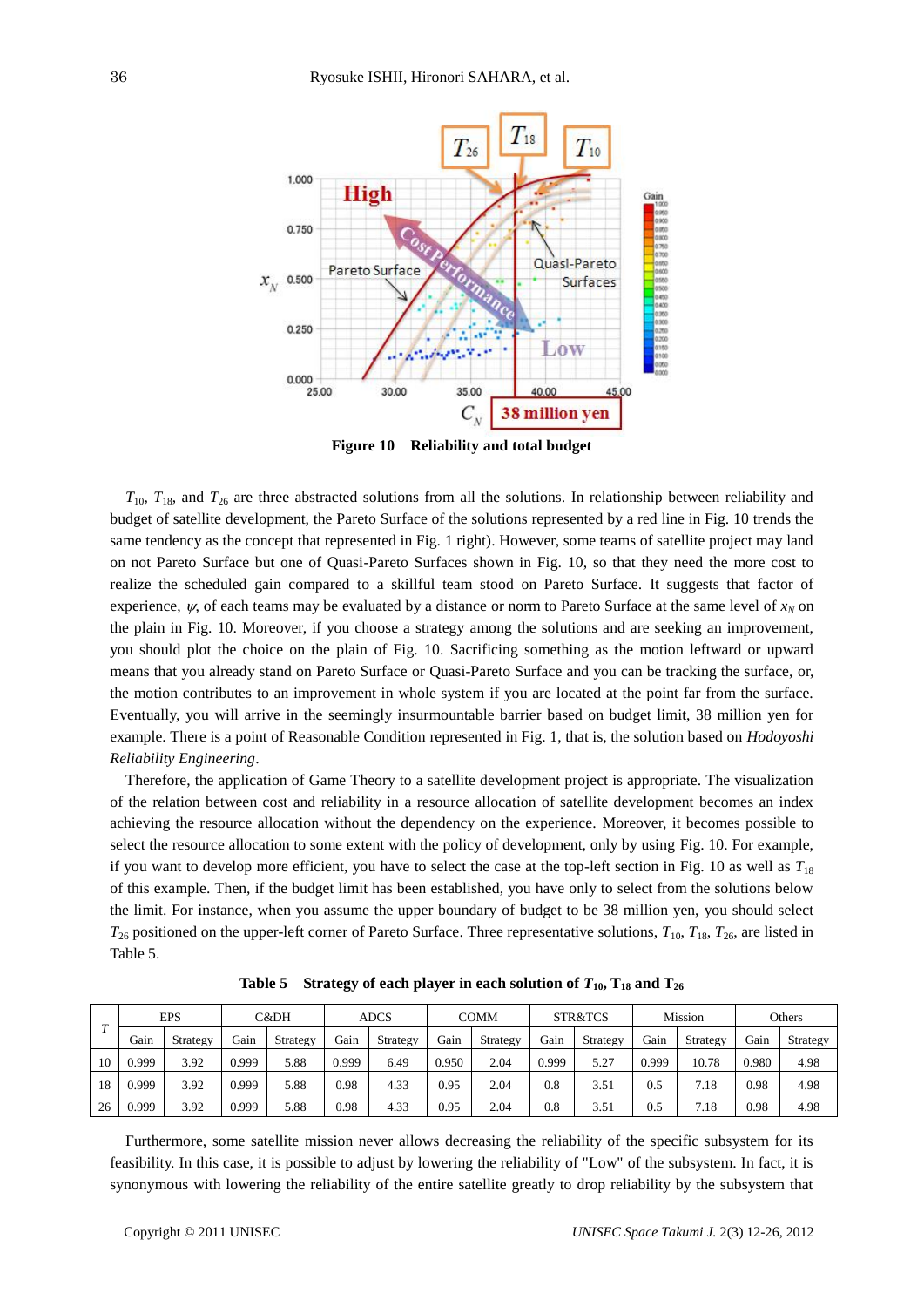requires high reliability. As the result, solutions where the subsystem takes "Low" are not selected easily. This method enables application to various situations by making other parameters change.

Indeed this is just a simplified model, but we are now trying to prove the probability of the application of Game Theory to a satellite development. Since we have no precise relation between cost and reliability, we may apply satisfaction degree of a mission, for example, instead of reliability at present.

#### **3.2 Evaluation of Practical Project**

We adopted the resource allocation with Game Theory to an actual satellite project; the satellite was launched several years ago and operated in orbit for years. First, we prepare the gain and strategy table as shown in Table 6 based on budget plan of the satellite.

|      | <b>EPS</b> |          | C&DH  |          | ADCS  |          | COMM  |          | STR&TCS |          | Mission |          | Others |          |
|------|------------|----------|-------|----------|-------|----------|-------|----------|---------|----------|---------|----------|--------|----------|
|      | Gain       | Strategy | Gain  | Strategy | Gain  | Strategy | Gain  | Strategy | Gain    | Strategy | Gain    | Strategy | Gain   | Strategy |
| High | 0.999      | 106.70   | 0.996 | 95.00    | 0.994 | 90.00    | 0.999 | 30.00    | 0.998   | 37.00    | 0.999   | 90.00    | 0.993  | 65.00    |
| Low  | 0.400      | 64.06    | 0.650 | 23.29    | 0.830 | 44.09    | 0.980 | 20.80    | 0.750   | 16.64    | 0.970   | 62.40    | 0.880  | 45.76    |

**Table 6 Gain and Strategy of the satellite. [Unit of budget: million yen]**

We conducted an evaluation of the resource allocation by means of non-cooperative game and cooperative game with Commons Model (or the commons dilemma), and obtained their solutions, Nash equilibrium, and core. Figure 11 shows all of the solutions, that is, solution by non-cooperative game, Nash equilibrium of non-cooperative game, solution by Commons Model, Nash equilibrium of Commons Model, core of cooperative game with coalition in addition to the scheduled, and the actual points of the satellite. We can see the excessive cost between the ideal solution and the actual point, which means that a project management with high-performance was not attained on the satellite. In addition, we can understand that the conventional cost-plus and allocation was not realized because actual point is an extension of the line from scheduled point and Nash equilibrium by non-cooperative game. Therefore, the preliminary or timely evaluation for resource allocation should be conducted in a satellite development.



**Figure 11 Evaluation result for development of the satellite**

# **4. CONCLUSION**

We proposed a quantitative architecture evaluation established with *Design Complexity* and applied it to CanSats for example, so that we became able to compare a specified satellite architecture to others or improve it to be simpler in terms of *Design Complexity* as a single and clear index. We also proposed a Systematic Resource